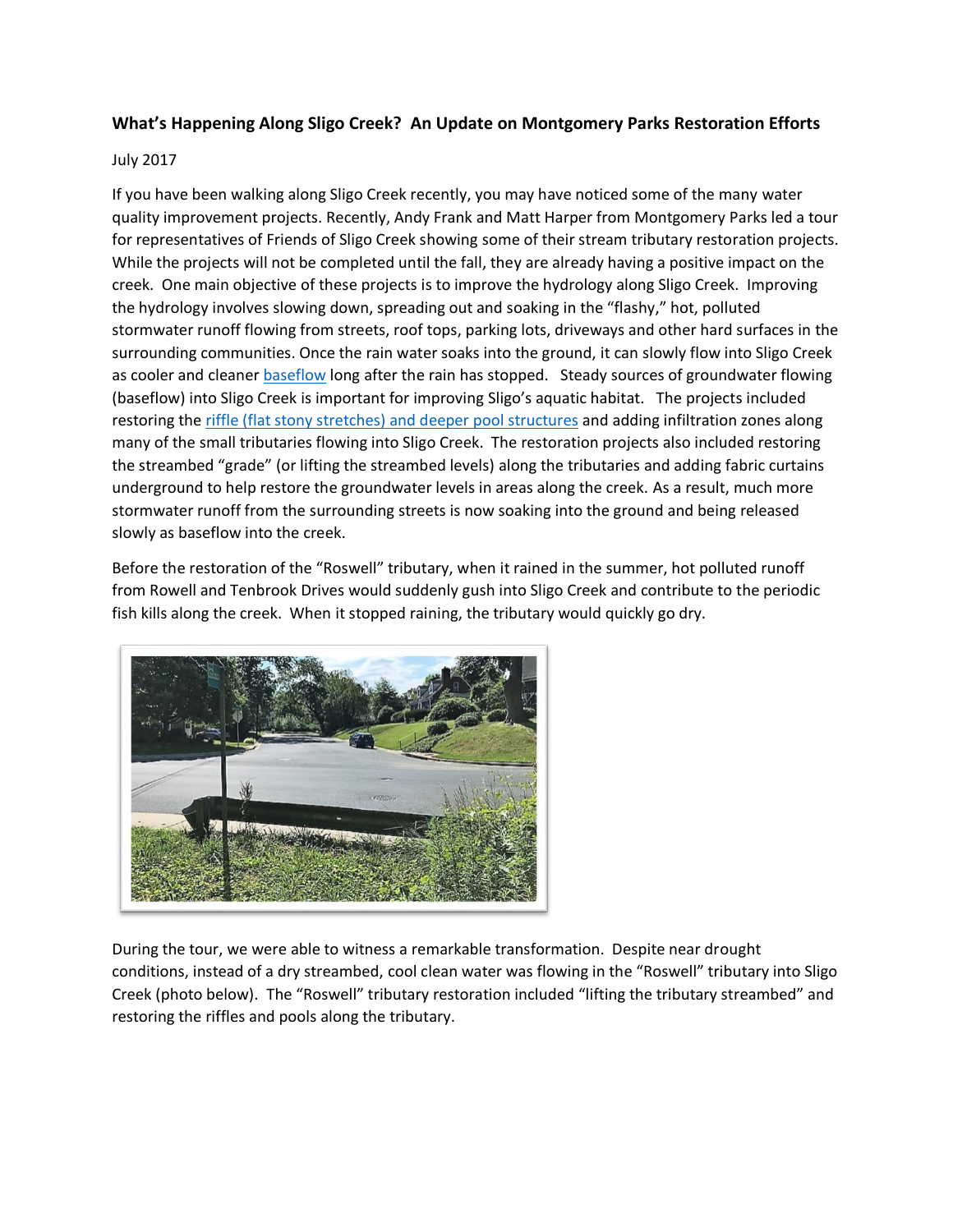

A small wetland pond also formed that was fed by a small spring.



At the Inwood tributary, runoff from the Inwood neighborhood is diverted by a large Ash tree log into an infiltration area shown in the background of the picture below. The infiltration area is a depression in the ground where the rain water collets and soaks into the soil (good soil percolation). Large Ash tree branches were added to the depression to help create habitat for a healthy ephemeral pond. During the fall, winter and spring, water is present in the depression, thus creating an ephemeral pond. By creating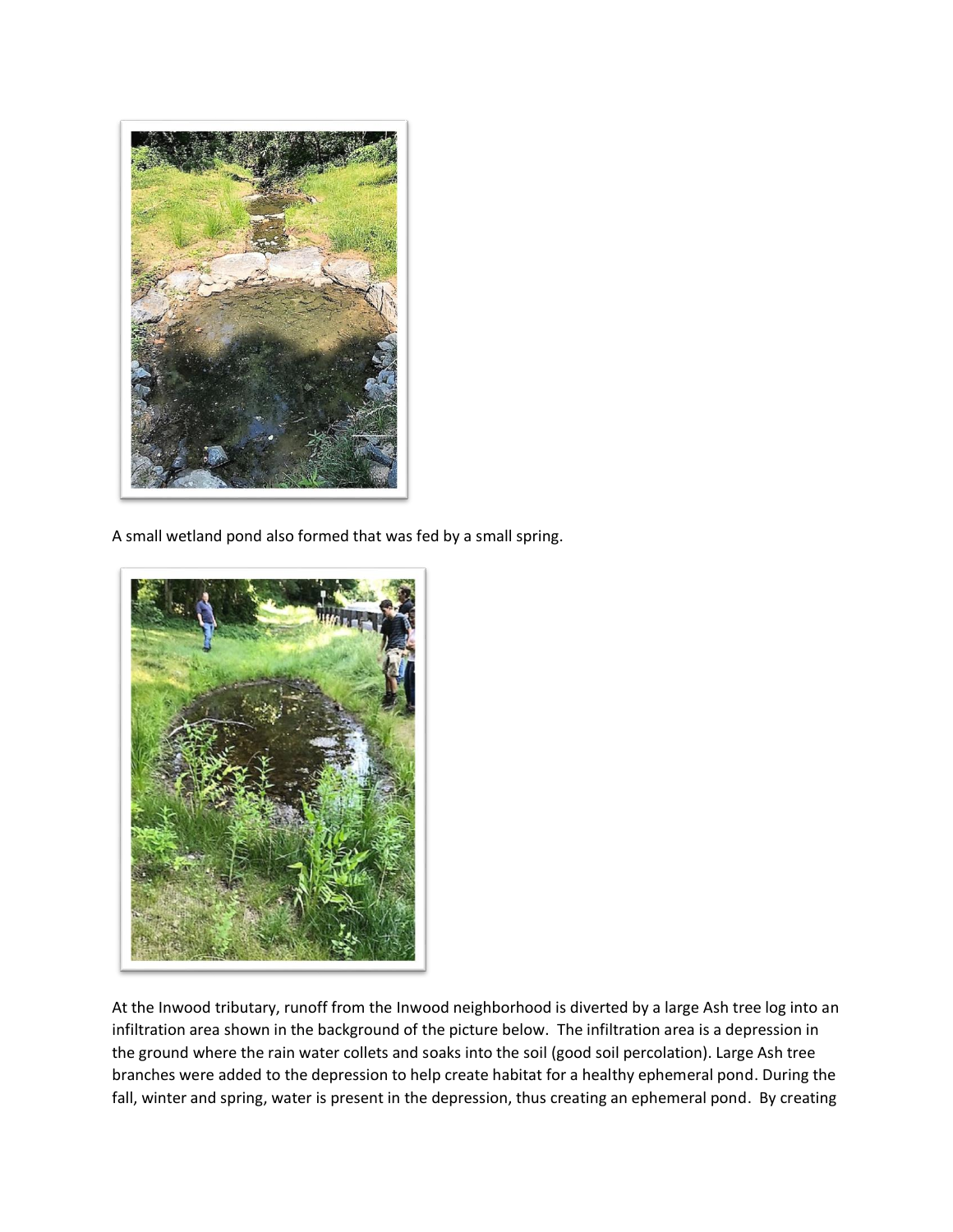a healthy habitat in the ephemeral pond, mosquitoes have not been able to breed because many predators are also present.



The Inwood tributary restoration project also included "lifting the tributary" by restoring its grade and adding the riffle and pool structures. Plantings are scheduled for later this year along the Inwood tributary. Since it was very dry, the tributary was also dry, and the stone riffle and pool structures could easily be seen.